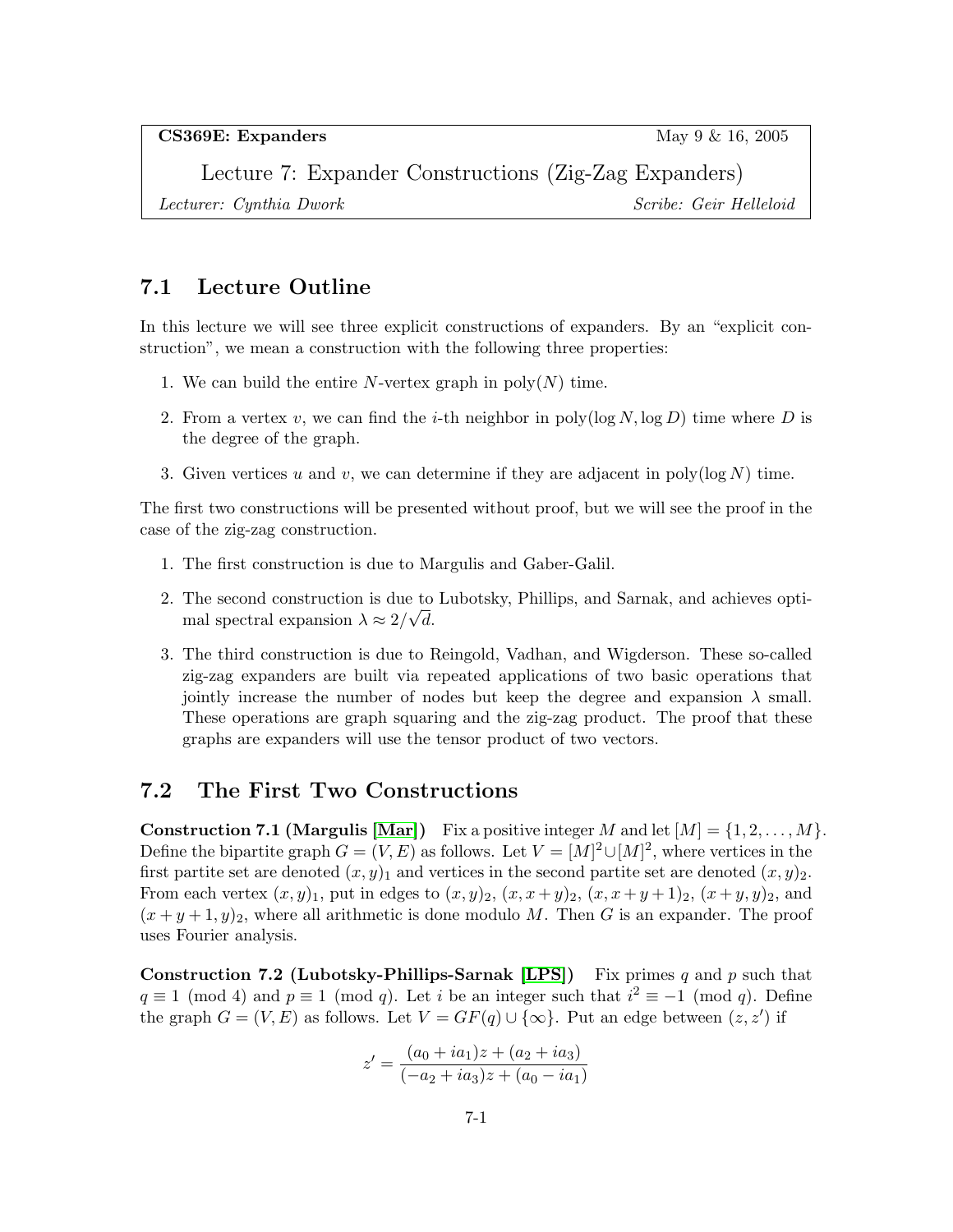for some  $a_0, a_1, a_2, a_3 \in \mathbb{N}$  such that  $a_0^2 + a_1^2 + a_2^2 + a_3^2 = p$ . It can be shown that the number of integral solutions to  $a_0^2 + a_1^2 + a_2^2 + a_3^2 = p$  is  $p + 1$ . Hence, G has degree  $d = p + 1$ . It can further be shown that the spectral expansion of G is at most  $\lambda(G) \leq 2\sqrt{d-1}/d$ , which is optimal. Families of graphs with such optimal spectral expansion are called Ramanujan graphs.

## 7.3 The Zig-Zag Product

In this section, we define the zig-zag product of two graphs. We will use this product in Sections [7.4](#page-2-0) and [7.5](#page-3-0) to construct expander graphs and prove their spectral properties. This construction is due to Reingold, Vadhan and Wigderson [\[RVW\]](#page-5-2). For convenience, we say that G is an  $(N, d, \lambda)$ -expander if G has N vertices, degree d, and spectral expansion  $\lambda$ .

To construct the zig-zag product, we begin with an  $(N_1, d_1, \lambda_1)$ -expander G and a  $(d_1, d_2, \lambda_2)$ -expander H. Assume that  $V(H) = [d_1] = \{1, 2, \ldots, d_1\}$ . Each vertex in G has  $d_1$  neighbors, and we can label them as the 1st, 2nd, ..., and  $d_1$ -th neighbors of v. Define a matching  $Rot_G$  on  $V(G) \times V(H)$  by  $Rot_G(u, i) = (v, j)$  where v is the *i*-th neighbor of u and u is the *i*-th neighbor of v. This is the *rotation map* associated to  $G$ .

One intuitive way to approach the zig-zag product is to suppose that we want to construct a random walk on  $V(G) \times V(H)$ . Starting at  $(u, i)$ , what can we do? We can choose a random neighbor  $i'$  of i in H, and use that to pick a random neighbor v of u in G. Since this isn't quite reversible, we need to end by choosing another random neighbor of our current vertex in H. This attempts to motivate the following definition.

The zig-zag product of G and H is denoted  $G \otimes H$ . The vertex set of  $G \otimes H$  is  $V(G) \times$  $V(H)$ , so the vertices of  $G \otimes H$  are pairs  $(v, i)$  with  $v \in V(G)$  and  $i \in V(H)$ . Put an edge between  $(u, i)$  and  $(v, j)$  if and only if there exist  $i', j' \in V(H)$  such that  $(i, i')$  and  $(j, j')$ are edges of H and  $Rot_G(u, i') = (v, j')$ . (See Figure [1\)](#page-1-0)



<span id="page-1-0"></span>Figure 1: Zig-Zag Product

More formally,

**Definition 7.1.** The zig-zag product between rotation map representations of two graphs G, a  $(N, D_1, \lambda_1)$ -graph and H, a  $(D_1, D_2, \lambda_2)$ -graph, is a rotation map representation of a graph, denoted by  $G \circled{Z} H$ . The graph  $G \circled{Z} H$  and its rotation map are defined as below.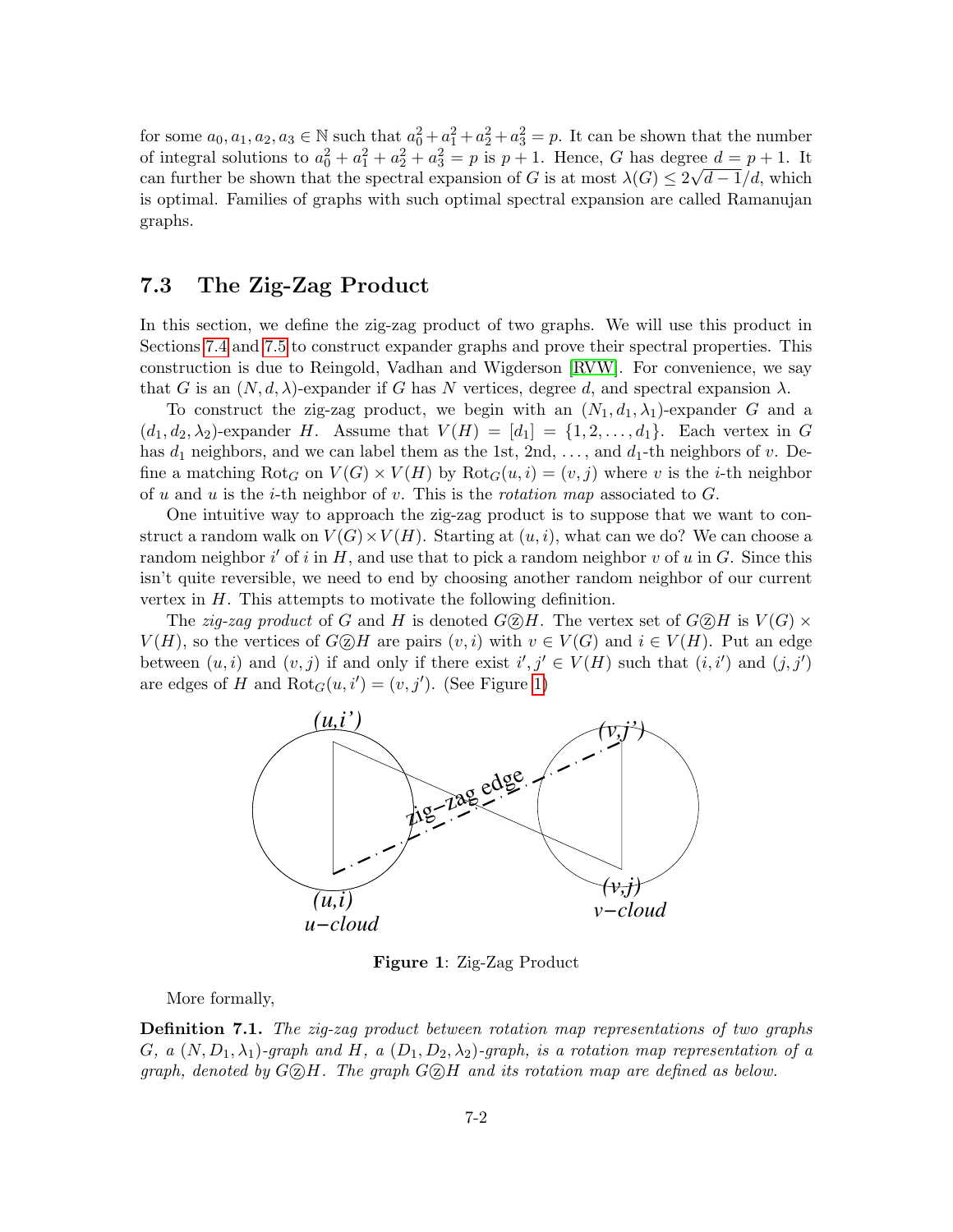- 1.  $G \circledZ H$  has  $ND_1$  vertices.
- 2.  $G \textcircled{2} H$  is a  $D_2^2$ -regular graph.
- 3. Rot<sub>G</sub> $(\Omega_H((u, i), (a_1, a_2)) = ((v, j), (b_1, b_2))$  if the following is satisfied: There exist  $i', j' \in [D_2]$  such that
	- Rot<sub>H</sub> $(i, a_1) = (i', b_2)$
	- Rot $_G(u, i') = (v, j')$
	- Rot<sub>H</sub> $(j', a_2) = (j, b_1)$

Less formally, let's explore what this really looks like. First, form an intermediate graph K by replacing each vertex v of G by a copy  $H_v$  of H. For each neighbor w of v in G, choose a vertex in  $H_w$ . Then construct a matching between these  $d_1$  vertices and the  $d_1$  vertices of  $H_v$ . Of course, the matchings constructed for the vertices in G must be compatible in the obvious way. We refer to  $H_v$  as the *cloud* corresponding to v.

Now, if there is an edge between  $(u, i')$  and  $(v, j')$  in K (with  $u \neq v$ ), then in  $G \otimes H$ , all the neighbors of  $(u, i')$  in  $H_u$  are connected to all the neighbors of  $(v, j')$  in  $H_v$ . So  $G \otimes H$  is the edge union of many complete bipartite graphs  $K_{d_2,d_2}$ . We can easily calculate the degree of  $G \otimes H$ : from  $(u, i)$ , there are  $d_2$  choices for  $(u, i')$ , then one choice for  $(v, j') = \text{Rot}_G(u, i')$ , and finally  $d_2$  choices for  $(v, j)$ . Thus the degree of  $G \otimes H$  is  $d^2$ .

Intuitively, why should  $G \oslash H$  have good expansion when G and H do? If we are given a distribution that is mixed on the  $G$  component, then the rapid mixing on  $H$  suggests that the distribution will rapidly mix on  $G \circled B H$ . Similarly, given a distribution that is mixed on the  $H$  component, then the rapid mixing on  $G$  suggests that the distribution will rapidly mix on  $G \circled R H$ . So we might hope that every distribution mixes rapidly on  $G \circled R H$ .

### <span id="page-2-0"></span>7.4 The Zig-Zag Expander Construction

Using both the zig-zag product and graph squaring, we can demonstrate the zig-zag construction of expanders. Recall that the square of G is denoted  $G^2$ ; it has the same vertex set as  $G$ , and  $(x, y) \in E(G^2)$  if and only if there exists a path of length two from x to y in G. If G is an  $(N, d, \lambda)$ -expander, then  $G^2$  is an  $(N, d^2, \lambda^2)$ -expander. In the next section we will show that  $\lambda(G \otimes H) \leq \lambda(G) + \lambda(H) + \lambda(H^2)$ . Assuming this result, we can state and prove the zig-zag construction of expanders.

**Theorem 7.2.** Let H be a  $(d^4, d, \lambda_0)$ -expander for some  $\lambda_0 \leq 1/5^1$  $\lambda_0 \leq 1/5^1$  $\lambda_0 \leq 1/5^1$ . Define  $G_1 = H^2$  and  $G_{t+1} = G_t^2 \otimes H$  for  $t \geq 1$ . Then for all t,  $G_t$  is a  $(d^{4t}, d^2, \lambda)$ -expander with  $\lambda \leq 2/5$ .

*Proof.* The proof is by induction on t. When  $t = 1$ , based on what we know about the square of a graph, we see that  $G_1$  is a  $(d^4, d^2, \lambda_0^2)$ -expander where  $\lambda_0^2 \leq 1/25$ .

Now assume that  $G_{t-1}$  is a  $(d^{4(t-1)}, d^2, \lambda)$ -expander with  $\lambda \leq 2/5$ . It is clear that  $G_t$ has  $d^{4t}$  nodes since the number of nodes in the zig-zag product of two graphs is the product of the number of nodes in each of the two graphs. Also  $G_t$  has degree  $d^2$ , since the degree of a zig-zag product is the degree of the second factor.

<span id="page-2-1"></span><sup>&</sup>lt;sup>1</sup>Since  $H$  is a fixed-size graph, such an expander graph can be found by brute-force search.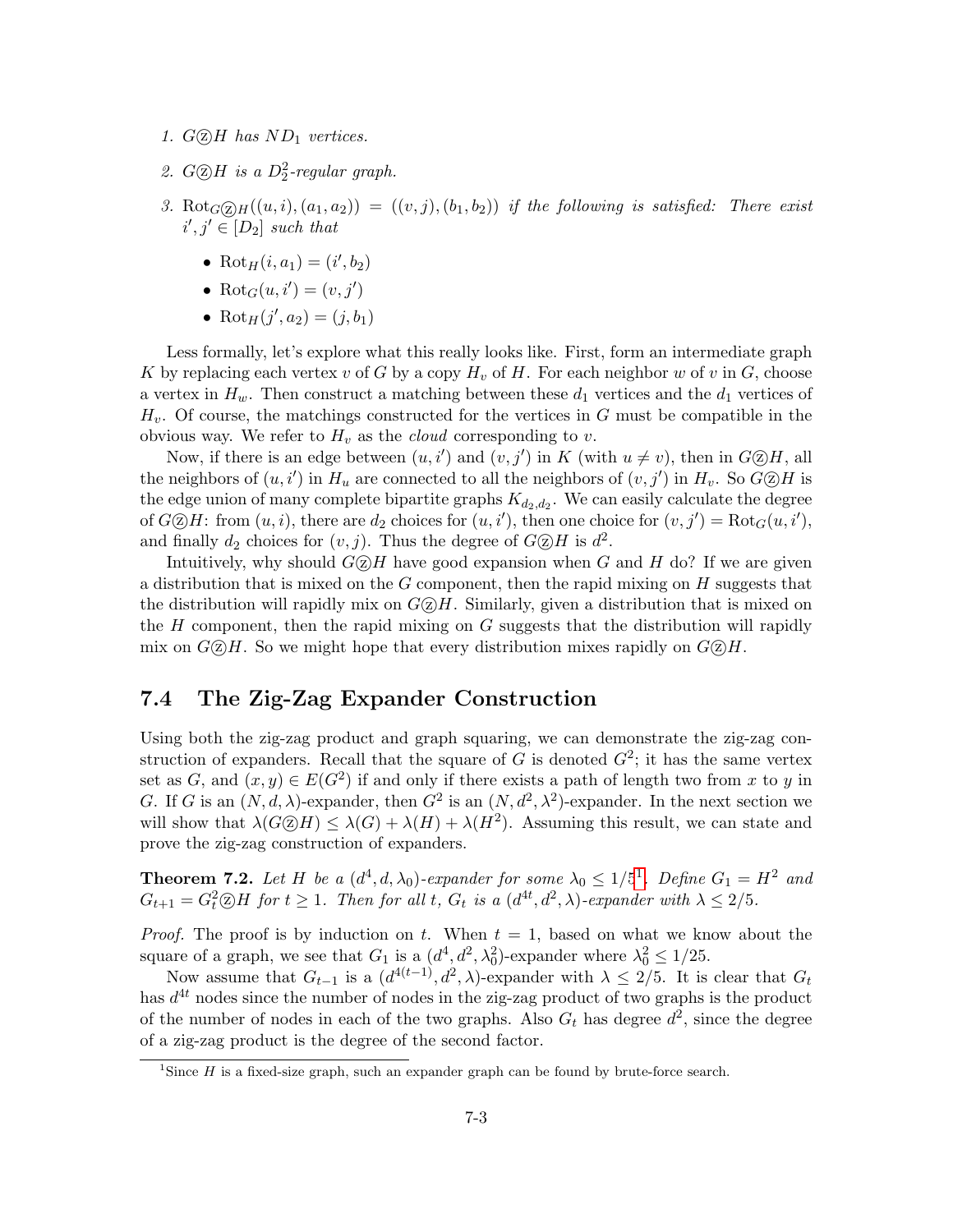Finally,

$$
\lambda(G_t) \leq \lambda(G_{t-1}^2) + \lambda(H) + \lambda(H^2)
$$
  
\n
$$
\leq \left(\frac{2}{5}\right)^2 + \frac{1}{5} + \frac{1}{25}
$$
  
\n
$$
= \frac{2}{5}.
$$

 $\Box$ 

## <span id="page-3-0"></span>7.5 Spectral Property of the Zig-Zag Product

It remains to give an upper bound for the spectral expansion of a zig-zag product.

**Theorem 7.3.** Suppose G is an  $(N_1, d_1, \lambda_1)$ -expander and H is a  $(d_1, d_2, \lambda_2)$ -expander. Then  $G \otimes H$  is an  $(N_1d_1, d_2^2, f(\lambda_1, \lambda_2))$ -expander, where  $f(\lambda_1, \lambda_2) \leq \lambda_1 + \lambda_2 + \lambda_2^2$ .

*Proof.* Recall that given vectors  $x \in \mathbb{R}^{N_1}$  and  $y \in \mathbb{R}^{N_2}$ , their tensor product is given by  $x \otimes y = (x_i \cdot y_j) \in \mathbb{R}^{N_1 N_2}$ . Let M be the normalized adjacency matrix of  $G \otimes H$ . Then

$$
\lambda(G \textcircled{2} H) = \max_{\alpha \perp 1_{N_1 d_1}} \frac{|\langle M\alpha, \alpha \rangle|}{|\langle \alpha, \alpha \rangle|}.
$$

So we need to show that for all  $\alpha \in \mathbb{R}^{N_1d_1}$ , if  $\alpha \perp 1_{N_1d_1}$ , then  $|\langle M\alpha, \alpha \rangle| \leq f(\lambda_1, \lambda_2)|\langle \alpha, \alpha \rangle|$ .

Let  $\alpha \in \mathbb{R}^{N_1 d_1}$  such that  $\alpha \perp 1_{N_1 d_1}$ . For all  $v \in [N_1]$ , define  $\alpha_v \in \mathbb{R}^{d_1}$  by  $(\alpha_v)_k = \alpha_{vk}$ . Also define a linear map  $C : \mathbb{R}^{N_1 d_1} \to \mathbb{R}^{N_1}$  by  $(C\alpha)_v = \sum_{k=1}^{d_1} \alpha_{vk}$ . Then  $\alpha = \sum_v (e_v \otimes \alpha_v)$ . Furthermore, we can decompose  $\alpha_v$  into  $\alpha_v = \alpha_v^{\perp} + \alpha_v^{\parallel}$ , where  $\alpha_v^{\perp} \perp 1_{d_1}$ . Thus we can decompose  $\alpha$  into  $\alpha^{\parallel}$  and  $\alpha^{\perp}$  as follows:

$$
\alpha = \sum_{v} (e_v \otimes \alpha_v^{\parallel}) + \sum_{v} (e_v \otimes \alpha_v^{\perp})
$$
  
=:  $\alpha^{\parallel} + \alpha^{\perp}$ .

Note that  $\alpha^{\parallel}$ , if viewed as a distribution on  $G \textcircled{2} H$ , is uniform within any given cloud. In fact,

$$
\alpha^{\parallel} = \frac{C\alpha \otimes 1_{d_1}}{d_1} = \left(\frac{\text{total on } v_1}{d_1}, \dots, \frac{\text{total on } v_i}{d_1}, \dots, \frac{\text{total on } v_N}{d_1}\right).
$$

Evidently, since the sum of the entries in  $\alpha^{\parallel}$  equals the sum of the entries in  $\alpha$ , namely 0, we have  $\alpha^{\parallel} \perp 1_{N_1d_1}$  and  $C\alpha^{\parallel} \perp 1_{N_1}$ .

Define  $\widetilde{B} = I_{N_1} \otimes B$ , where  $B$  is the normalized adjacency matrix for H. Thus  $\widetilde{B}$  is a block diagonal square matrix of size  $N_1d_1$  with blocks B. Furthermore, let A be the permutation matrix corresponding to the Rot<sub>G</sub> mapping. Then  $M = BAB$ .

Note that

$$
\langle M\alpha, \alpha \rangle = \langle \widetilde{B}\widetilde{A}\widetilde{B}\alpha, \alpha \rangle = \langle \widetilde{A}\widetilde{B}\alpha, \widetilde{B}\alpha \rangle,
$$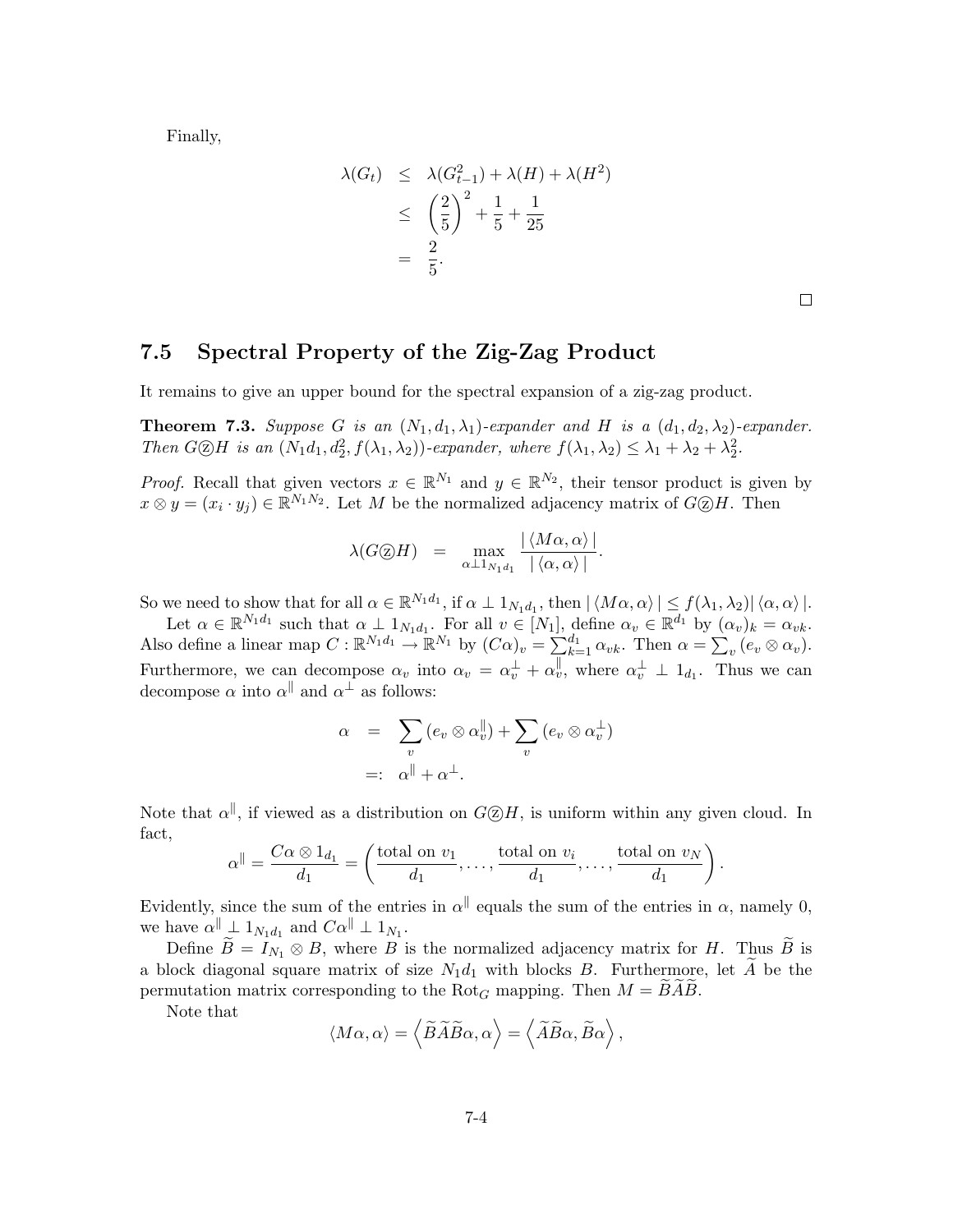since  $\widetilde{B}$  is a real symmetric matrix and hence self-adjoint. Also  $\widetilde{B}\alpha^{\parallel} = \alpha^{\parallel}$ , since the uniform distribution on  $H$  is invariant under  $B$ . Then

$$
\widetilde{B}\alpha = \widetilde{B}(\alpha^{\perp} + \alpha^{\parallel}) = \alpha^{\parallel} + \widetilde{B}\alpha^{\perp}.
$$

Computing, we find

$$
\langle M\alpha, \alpha \rangle = \langle \widetilde{A}(\alpha^{\parallel} + \widetilde{B}\alpha^{\perp}), (\alpha^{\parallel} + \widetilde{B}\alpha^{\perp}) \rangle
$$
  
\n
$$
= \langle \widetilde{A}\alpha^{\parallel}, \alpha^{\parallel} \rangle + \langle \widetilde{A}\alpha^{\parallel}, \widetilde{B}\alpha^{\perp} \rangle + \langle \widetilde{A}\widetilde{B}\alpha^{\perp}, \alpha^{\parallel} \rangle + \langle \widetilde{A}\widetilde{B}\alpha^{\perp}, \widetilde{B}\alpha^{\perp} \rangle
$$
  
\n
$$
|\langle M\alpha, \alpha \rangle| \leq |\langle \widetilde{A}\alpha^{\parallel}, \alpha^{\parallel} \rangle| + ||\widetilde{A}\alpha^{\parallel}|| \cdot ||\widetilde{B}\alpha^{\perp}|| + ||\widetilde{A}\widetilde{B}\alpha^{\perp}|| \cdot ||\alpha^{\parallel}|| + ||\widetilde{A}\widetilde{B}\alpha^{\perp}|| \cdot ||\widetilde{B}\alpha^{\perp}||
$$
  
\n
$$
= |\langle \widetilde{A}\alpha^{\parallel}, \alpha^{\parallel} \rangle| + 2||\alpha^{\parallel}|| \cdot ||\widetilde{B}\alpha^{\perp}|| + ||\widetilde{B}\alpha^{\perp}||^2,
$$

where the last line uses the fact that  $\widetilde{A}$  is a permutation and hence  $\|\widetilde{A}x\| = \|x\|$ , for all  $x \in \mathbb{R}^{N_1 d_1}$ .

To simplify this expression, we first see that

$$
\|\widetilde{B}\alpha^{\perp}\|^2 = \|\widetilde{B}(\sum_{v} e_{v} \otimes \alpha_{v}^{\perp})\|^2
$$
  
\n
$$
= \|\sum_{v} e_{v} \otimes B\alpha_{v}^{\perp}\|^2
$$
  
\n
$$
= \sum_{v} \|B\alpha_{v}^{\perp}\|^2
$$
  
\n
$$
\leq \sum_{v} \lambda_{2}^{2} \|\alpha_{v}^{\perp}\|^2
$$
  
\n
$$
\leq \lambda_{2}^{2} \|\alpha^{\perp}\|^2.
$$

Secondly, we need to bound  $\vert$  $\left\langle \widetilde{A}\alpha^{\parallel},\alpha^{\parallel}\right\rangle \right|$ . Let A be the normalized adjacency matrix for G; we want to relate  $\widetilde{A}$  and A. Fix  $e_v \in \mathbb{R}^{N_1}$ . Then  $Ae_v$  gives a uniform distribution on the neighbors of  $v$  in  $G$ . This means that

$$
Ae_v = C\widetilde{A} \cdot \frac{e_v \otimes 1_{d_1}}{d_1}.
$$

The tensor product gives a uniform distribution on the cloud corresponding to  $v$ , multiplying by  $\tilde{A}$  moves the distribution to the neighbors of v, and multiplying by C adds up the distribution in each cloud.

By linearity, it follows that for all  $\beta \in \mathbb{R}^{N_1}$ ,

$$
A\beta = C\widetilde{A} \cdot \frac{\beta \otimes 1_{d_1}}{d_1}.
$$